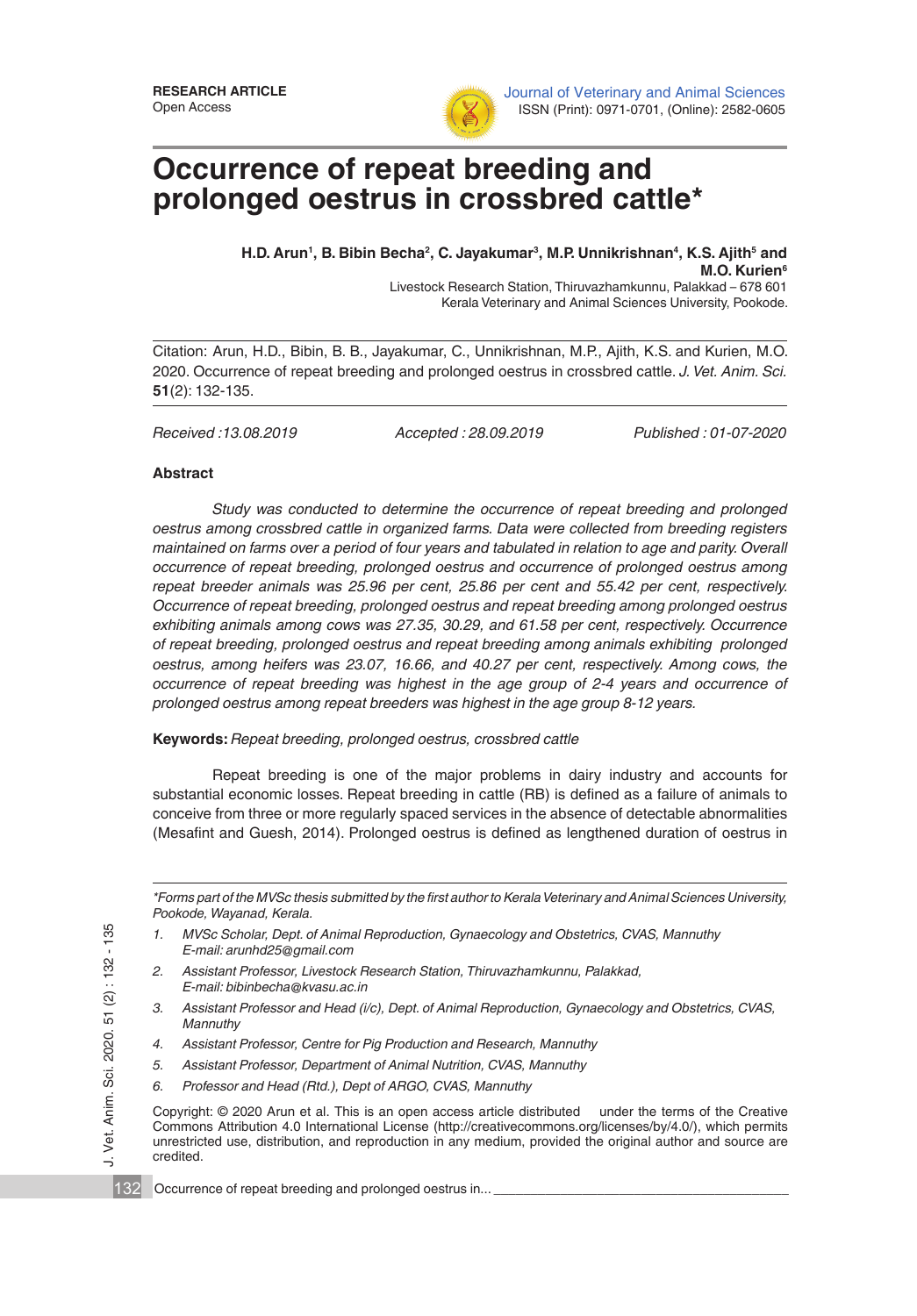cattle and it is one of the major contributors to repeat breeding (30-40 percent) in crossbred cattle. Prolonged oestrus leads to delayed ovulation which results in asynchrony between ovulation and insemination which in turn results in fertilization failure (Bage *et al*., 2002). This retrospective study was conducted to determine the occurrence of repeat breeding, prolonged oestrus and prolonged oestrus with repeat breeding as well as the effect of age and parity on these conditions.

#### **Materials and Methods**

Data for a period of four years was collected from the breeding registers maintained<br>at Livestock Research Station (LRS), at Livestock Research Thiruvazhamkunnu and University Livestock Farm and Fodder Research and Development Scheme (ULF and FRDS), Mannuthy from January 2015 to December 2018.

A cow was considered to be a repeat breeder (RB) if it was diagnosed as non pregnant, even after three or more consecutive artificial inseminations. Cows with conditions like cystic ovaries, anoestrus, endometritis *etc.* were excluded from the study. Animals that exhibited oestrus for a duration of more than one day (24 hours) were considered as animals with condition prolonged oestrus. Data collected were tabulated according to different age groups (2-4 years, 4-8 years and 8-12 years) and parity (0, 1, 2, 3, 4 and above). Data were analyzed for occurrence of repeat breeding, prolonged oestrus and occurrence of prolonged oestrus among repeat breeding animals.

## **Results and Discussion**

Overall occurrence of repeat breeding, prolonged oestrus and prolonged oestrus

Table 1. Overall occurrence of repeat breeding, prolonged oestrus and prolonged oestrus among repeat breeding crossbred cattle

| Animals      | Repeat breeder animals | Animals exhibiting prolonged   Repeat breeders exhibiting  <br>oestrus | prolonged oestrus |
|--------------|------------------------|------------------------------------------------------------------------|-------------------|
| Cow          | 177 (27.35 %)          | 196 (30.29 %)                                                          | 109 (61.58 %)     |
| Heifer       | 72 (23.07 %)           | 52 (16.66 %)                                                           | 29 (40.27 %)      |
| <b>Total</b> | 249 (25.96 %)          | 248 (25.86 %)                                                          | 138 (55.42 %)     |

Table 2. Occurrence of repeat breeding, prolonged oestrus and prolonged oestrus among repeat breeding animals of different age group

| Age group               | Repeat breeder animals | Animals exhibiting<br>prolonged oestrus | Repeat breeders exhibiting<br>prolonged oestrus |
|-------------------------|------------------------|-----------------------------------------|-------------------------------------------------|
| 2-4 years<br>$(n=388)$  | 107 (27.57 %)          | 111 (28.60 %)                           | 58 (54.20 %)                                    |
| 5-8 years<br>$(n=453)$  | 110 (24.28 %)          | 103 (22.73 %)                           | 60 (54.54 %)                                    |
| 8-12 years<br>$(n=148)$ | 34 (22.97 %)           | 34 (22.97 %)                            | 26 (76.47 %)                                    |

**Table 3.** Occurrence of repeat breeding, prolonged oestrus and prolonged oestrus animals among repeat breeders of different parity

| Parity                   | Repeat breeder<br>animals | Animals exhibiting prolonged<br>oestrus | Repeat breeders exhibiting<br>prolonged oestrus |
|--------------------------|---------------------------|-----------------------------------------|-------------------------------------------------|
| $0(n=312)$               | 70 (22.41 %)              | 58 (18.58 %)                            | 33 (47.62 %)                                    |
| 1 $(n=164)$              | 48 (32.32 %)              | 48 (29.26 %)                            | 27 (50.94 %)                                    |
| $2(n=204)$               | 47 (23.03 %)              | 54 (26.47 %)                            | 28 (59.27 %)                                    |
| $3(n=133)$               | 32 (24.06 %)              | 38 (28.57 %)                            | 21(65.62%)                                      |
| 4 and above<br>$(n=156)$ | 49 (31.41 %)              | 57 (36.53 %)                            | 40 (81.63%)                                     |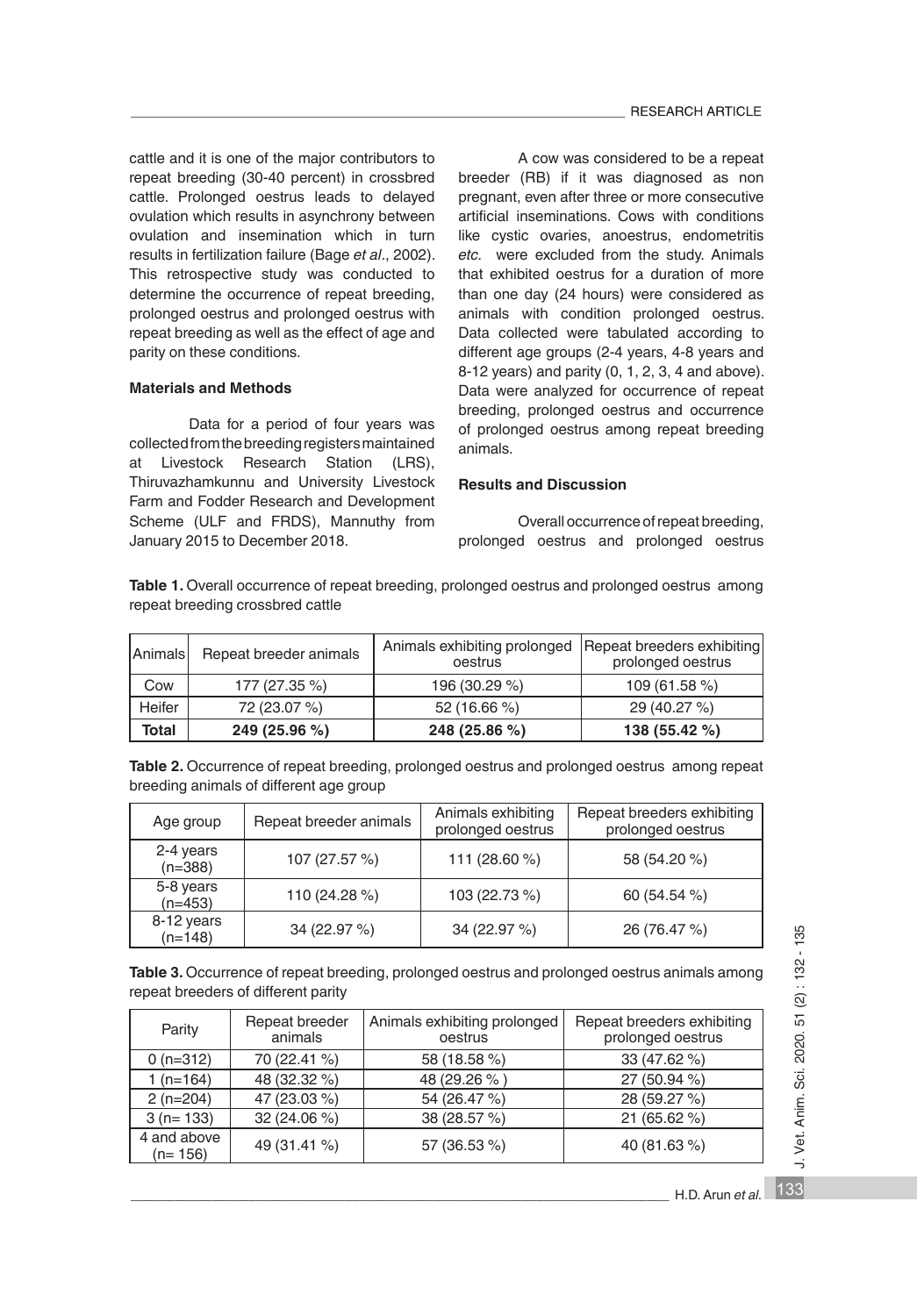among repeat breeder cattle and the occurrence in cows and heifers are shown in Table 1. Overall occurrence of repeat breeding in crossbred cattle was found to be 25.96 per cent. The results are in agreement with Nanda and Singh (2008) who reported an occurrence of 20 to 30 per cent repeat breeding. The reason for the higher occurrence of repeat breeding among cows when compared to heifers in present study may be due to factors like negative energy balance after calving, parturient and post parturient complications, lactational stress *etc* (Mesafint and Guesh. 2014). Overall occurrence of prolonged oestrus was 25.86 per cent which is in agreement with Shakir (2018) who reported that prolonged oestrus had an occurrence of 26.87 per cent prolonged oestrus. Among 249 repeat breeders, 138 animals exhibited prolonged oestrus with an occurrence of 55.42 per cent which is in agreement with Cummins *et al*. (2012). Elevated plasma progesterone level at oestrus decreases the preovulatory LH surge resulting in an extension of duration of oestrus duration leading to asynchrony between ovulation and insemination resulting in fertilization failure thus contributing to repeat breeding (Singh *et al.,* 2012).

Occurrence of repeat breeding, prolonged oestrus and prolonged oestrus among repeat breeder cattle in relation to age is shown in Table 2. Occurrence of repeat breeding was found to be higher in the age group of 2-4 years. This may be attributed to the negative energy balance and stress due to lactation. Animals that exhibited prolonged oestrus among the repeat breeders were highest in the age group of 8-12 years which can be attributed to the endocrine disturbances occur along as age increases. Negative energy balance and stress due to production alters insulin metabolism and leads to decreased sensitivity of corpus luteum to endogenous prostaglandins and which was also required for normal development of follicles (Singh *et al.,*2012). balance and stress due to production alters<br>
insulin metabolism and leads to decreased<br>
Secrective of breeding and which was also required<br>
Secrective of breeding and which was also required<br>
influence of breed and age on

Occurrence of repeat breeding, prolonged oestrus and prolonged oestrus among repeat breeder cattle in relation to parity is shown in Table 3. Parity wise analysis of data showed that repeat breeding was highest among animals that had calved only once and this may be due to lactational stress, negative energy balance, impairment of follicular development resulting in fertilization failure and early embryonic death (Mihm *et al*., 1999). Occurrence of prolonged oestrus was highest among repeat breeders having parity four and above, and this may be due to endocrine disturbances and anatomical defects acquired as parity increases (Asaduzzaman e*t al*., 2016 and Safna, 2007).

#### **References**

- Asaduzzaman, K.M., Bhuiyan, M.M.U., Rahman, M.M. and Bhattacharjee, J. 2016. Prevalence of repeat breeding and its effective treatment in cows at selected areas of Bangladesh**.** *Bangl. J. Vet. Med*.**14 (2)**: 183-190.
- Bage, R. Gustafsson, H., Larsson, B. Forsberg, M. Rodriguez-Martinez, H. 2002. Repeat breeding in dairy heifers: follicular dynamics and estrous cycle characteristics in relation to sexual hormone patterns. *Theriogenology.* **57**: 2257-2269.
- Cummins, S.B., Lonergan, P, Evans, A.C.O and Butler, S.T. 2012. Genetic merit for fertility traits in Holstein cows: II. Ovarian follicular and corpus luteum dynamics, reproductive hormones, and estrus behavior. *J. Dairy Sci.* **95**: 3698-3710.
- Gustafsson, H. and Emanuelson, U. 2002. Characterisation of the repeat breeding syndrome in Swedish dairy cattle. *Acta Vet. Scand*. *43***(2)**: 115p.
- Mesafint, M. and Guesh, N. 2014. Repeat breeder syndrome in dairy cows: influence of breed and age on its prevalence. *J. Agri Sci.* **10**: 200-203.
- Mihm, M., Curran, N., Hyttel, P., Knight, P.G., Boland, M.P. and Roche, J.F. 1999. Effect of dominant follicle persistence on follicular fluid estradiol and inhibin and on oocyte maturation in heifers. *J. Repod. Fert*. **116**: 293-304.